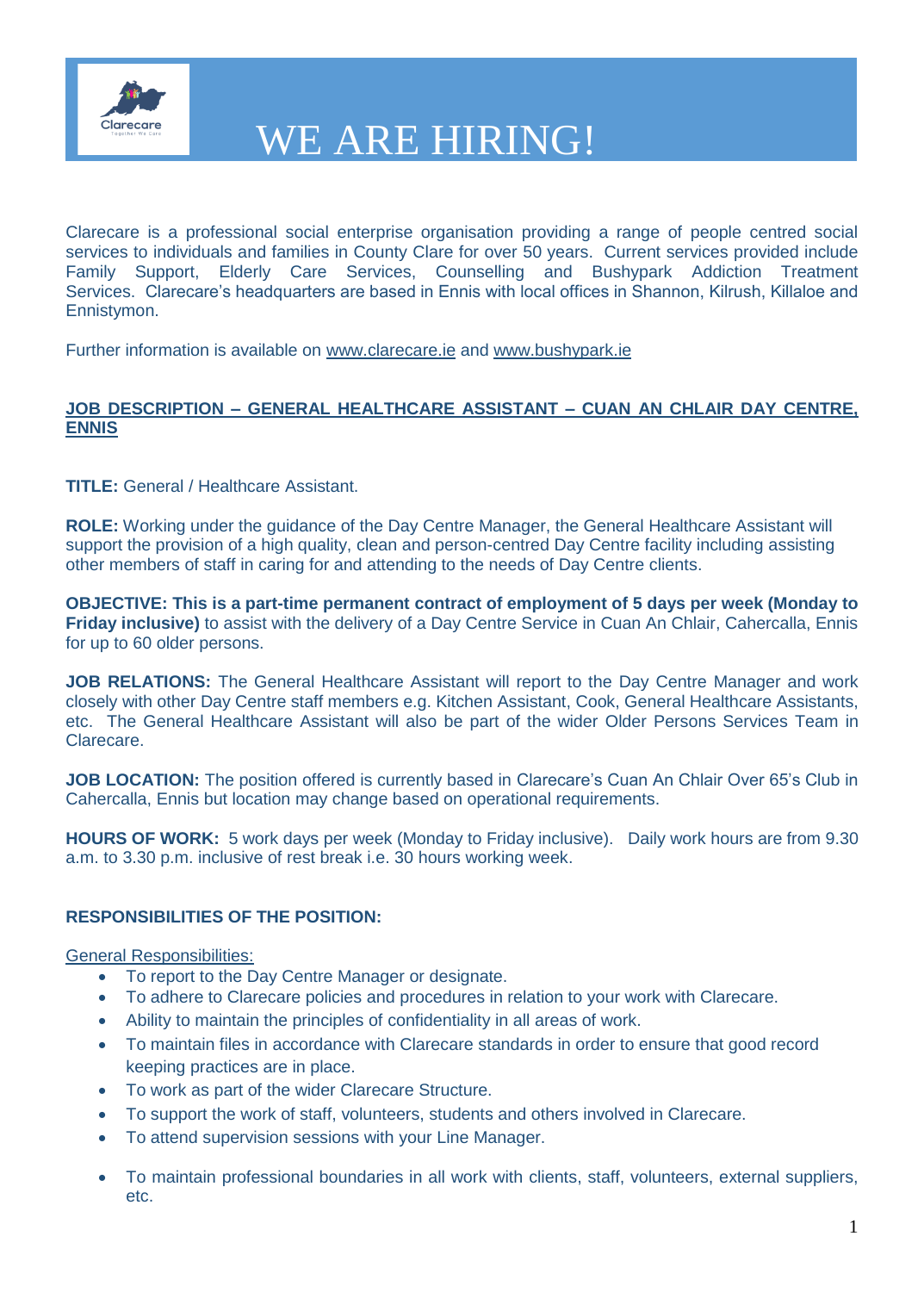

## WE ARE HIRING!

- To perform such other duties appropriate to the office as may be assigned to you by your Line Manager or designate.
- Attend meetings in connection with Day Care Centre.
- Attend and participate in all mandatory/relevant training as advised by your Line Manager.
- Attend other meetings as necessary.

#### Specific Responsibilities:

- Assist and support clients attending the Day Centre facility.
- Respect clients and their families showing dignity, courtesy and professionalism at all times.
- Assist in the provision of a quality service and work in line with Clarecare and locally devised policies and procedures.
- Maintain the confidentiality of all information made available to him / her during the course of his / her work.
- Maintain a strict code of personal and general hygiene in the work place as per work schedules and existing policies and procedures.
- Carry out assigned and delegated responsibilities involving direct care with clients.
- Assist in attending to the needs of clients, including personal care (bathing, toileting etc), moving and handling of clients, meal assistance, fitting of relevant equipment etc.
- Where relevant, assist clients in engaging with Centre activities/entertainment.
- Responsible for the general cleaning of Service areas (e.g. bathrooms/shower/public areas e.g. Hallways, including floors and walls - ensuring all areas are clean (sweeping/mopping) and hygienic)) as identified by the Day Centre Manager and ensure the agreed standard of cleanliness and hygiene (as per Clarecare protocols/best practice/Covid-19 regulations/standards) are maintained in all areas and appropriately documented in line with Clarecare and locally devised policies and regulations.
- Be familiar with your responsibilities and willing to undertake same, in accordance with the role of General Healthcare Assistant.
- Maintain the highest level of sanitation within the Centre e.g. washing and organising centre linen/laundry.
- Ensure policy and procedures are correctly followed and adhered to, in accordance with Environmental Health & Health & Safety, Centre protocols, etc.
- Report any defects on equipment to the Day Centre Manager e.g. wheelchair/reclining chair defects and ensure all equipment is stored safely.
- Wear relevant personal protective clothing (i.e. gloves, mask, apron/gown etc) as per Clarecare and HSE regulations/Public Health guidelines) on a daily basis e.g. when cleaning and attending to clients and carrying out general/deep cleaning of relevant work areas.
- Ensure all relevant work areas are free from rubbish and are swept and cleaned daily/weekly.
- Listen effectively and carry out tasks in a timely manner.
- Ability to quickly understand instructions and follow them closely.
- Well-developed communication skills and ability to interact socially with clients and peers/staff/others.
- Excellent customer service skills.